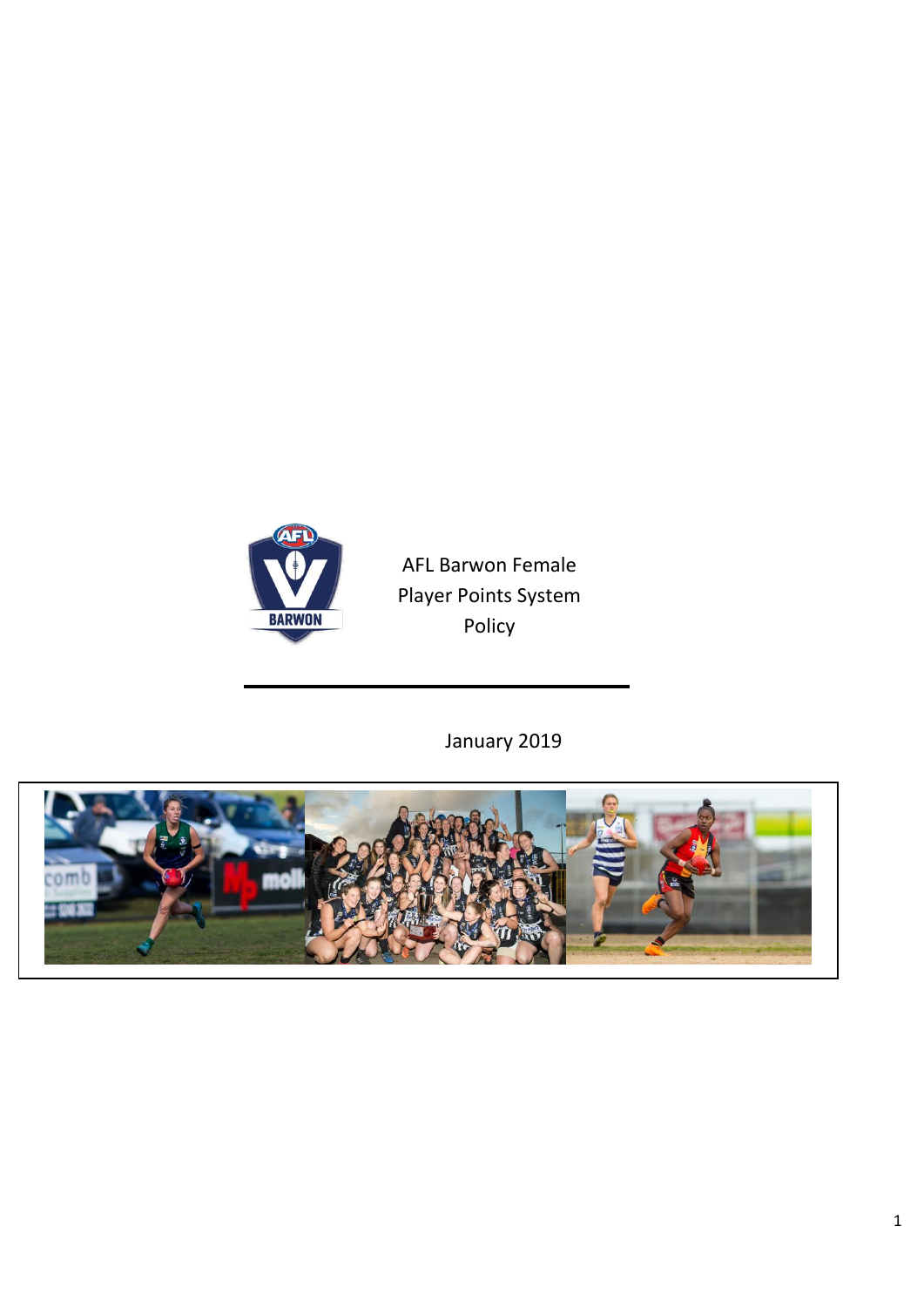# **AFL BARWON FEMALE PLAYER POINTS SYSTEM (PPS) POLICY**

### **1. Objective of the PPS Policy**

The AFL Barwon Female Player Points System (PPS) has been created as an equalization measure for the Female football competitions in the AFL Barwon Region. The policy is being implemented in the infancy of the competition to reduce the impact on clubs once the competition has been established. This Policy is to be read in conjunction with the AFL Barwon Local PPS By Laws document.

Even and fair competitions lead to interest, which leads to bigger crowds, which leads to stronger clubs and competitions. Even competitions allow supporters and club volunteers the chance to turn up on any given match day with the knowledge that the outcome of the game is uncertain and that their team is a chance of winning. This mindset motivates people to become and remain engaged with their community club and provides rewards and recognition to all those that assist in putting a team out on the field.

The philosophy of competition equalisation is accepted in sports all around the world. Professional sporting bodies have accepted practices such as drafts, salary caps, and the like in order to help competitions ensure competitiveness and club sustainability.

The objectives of the AFL Barwon Female PPS Policy are as follows, to:

- 1. support equalization of Female Football Competitions;
- 2. ensure teams fielded in the Competitions are strong and as equally matched as possible;
- 3. provide the best opportunities for players to develop and display their skills;
- 4. provide opportunities to compete at a community level within an orderly and fair system;
- 5. enable team spirit and public support;
- 6. encourage community and corporate sponsorships of Community Clubs;
- 7. promote player loyalty and junior development;
- 8. support the role volunteers undertake in managing their Clubs by;
	- providing a more competitive environment on field, that encourages more volunteers to support at Club level
	- providing incentive to spend more time and effort in the development of football, a welcoming Club environment and growing the game within the local community.

This PPS Policy sets out a framework of rules and guiding principles in relation to a player points system which should be adopted by Community Clubs in order to achieve the above objectives.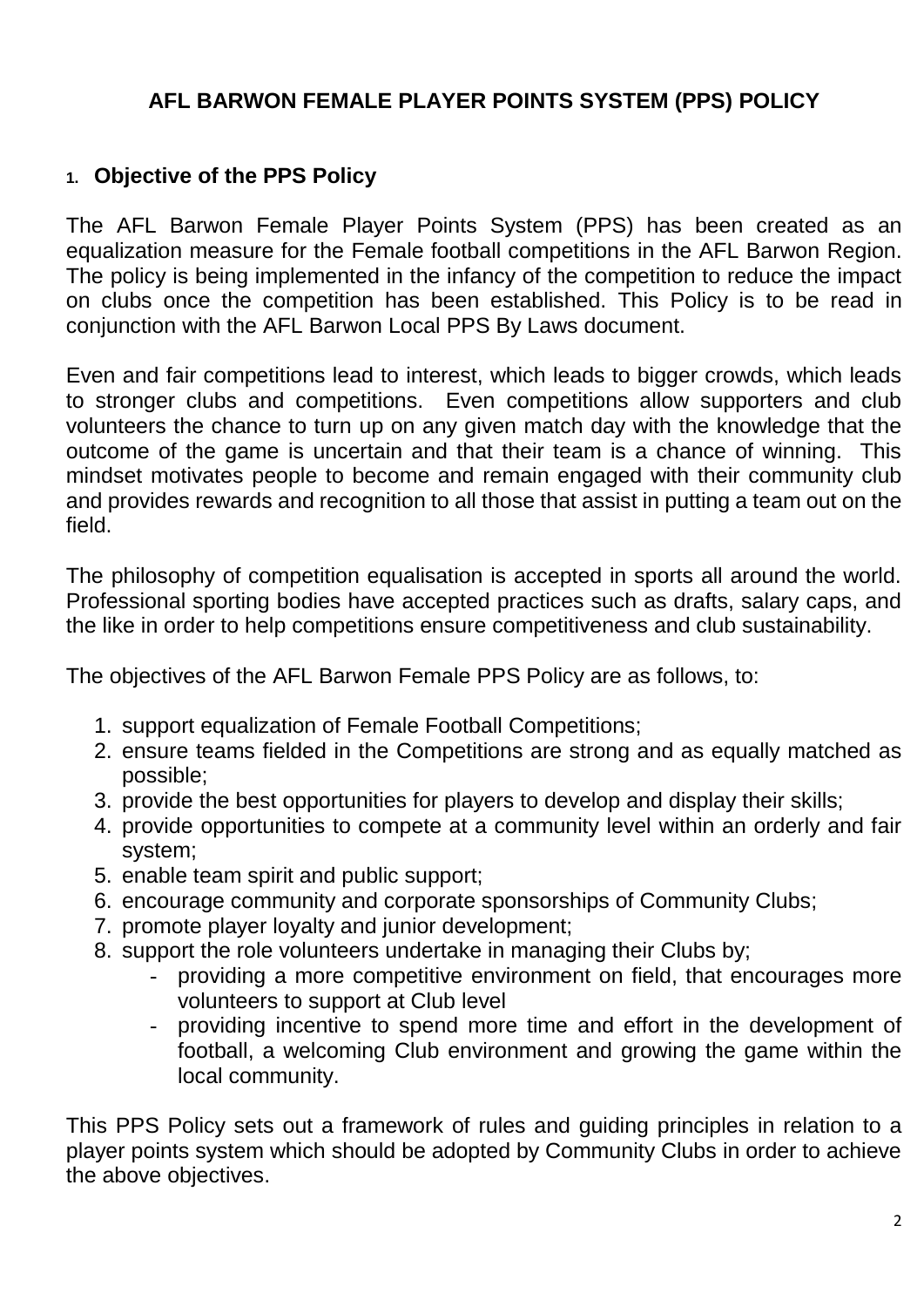### **2. Definitions**

- 2.1. **AFLW** Australian Football League Women's.
- 2.2. **AFL Victoria** means Australian Football League (Victoria) Limited ACN 147 664 579.
- 2.3. **Category** means the player points category which determines the base allocation of the Player Points Allocation for a player.
- 2.4. **CWD** Canberra Women's Division
- 2.5. **Community Club or 'Club'** means an Australian football club which participates within a community football competition that does not include State Leagues (i.e. the VFLW or TAC Cup Girls).
- 2.6. **Competition** means an Australian football competition in which the Community Clubs participate in official fixtured matches.
- 2.7. **Competitive Football** means any formally organised football competition conducted by a Metropolitan League or Region Commission excluding AFL 9s, and school football.
- 2.8. **First Home and Away Match** –means the first official competition match for the home and away season of a Competition.
- 2.9. **Footyweb System** means the online competition management system implemented by football competitions across Victoria.
- 2.10. **National Player Transfer Regulations**  means the AFL's national policy for player transfers as updated by the AFL from time to time.
- 2.11. **NTWFL**  Northern Territory Women's Football League
- 2.12. **Player Points Allocation** means the total number of points allocated to an individual player in a Senior Team taking into consideration the Player Points Category that applies to each player and any additional points or deducted points in accordance with this PPS Policy.
- 2.13. **PPS Policy** means the community club sustainably player point's policy as amended by AFL Victoria from time to time.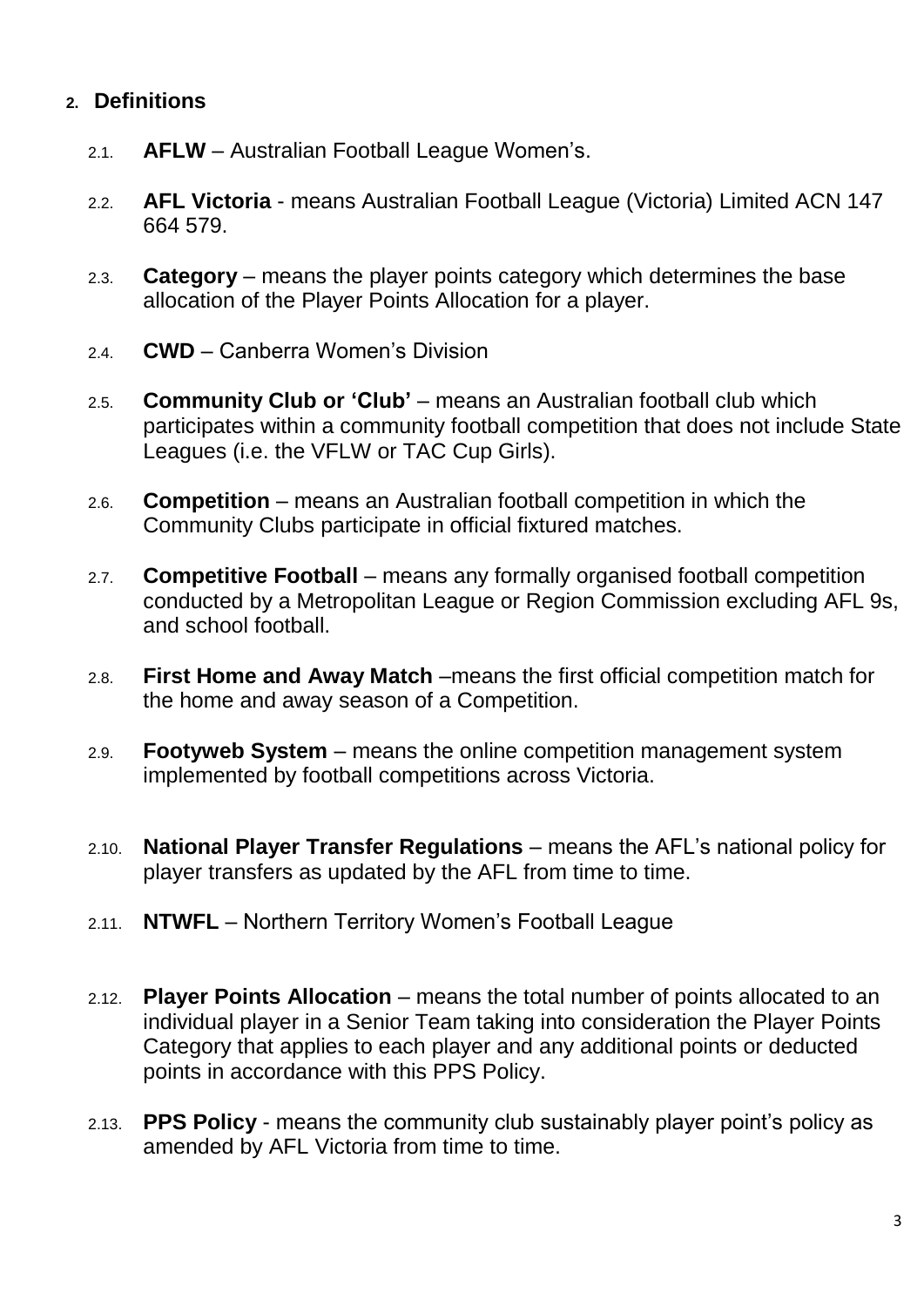- 2.14. **PPP (Player Points Panel)** means the AFL Barwon committee designated to manage the allocation of player points values and applications of reductions.
- 2.15. **QWFL** Queensland Women's Football League
- 2.16. **SANFL** means the South Australian Statewide Super Women's League.
- 2.17. **Season –** means Community Football season between 1 April and 30 September each year (or such other agreed dates).
- 2.18. **Season of Service** means a Season where a player has played a minimum of five (5) senior female games in one Season for a particular Community Club. A player who has completed a Season of Service is eligible for a reduction of one point should they play for the same Community Club in the following season(s) in accordance with this PPS Policy.
- 2.19. **Senior Competition** means the senior or 1st grade Competition within any league or division of a Competition.
- 2.20. **Senior Team** means the team of players that participate within a Community Club's senior or 1<sup>st</sup> grade football team.
- 2.21. **SWPD** Sydney Women's Premier Division
- 2.22. **The Commission** means the AFL Barwon Commission
- 2.23. **TSLW** means the Tasmanian State League Women's.
- 2.24. **Total Team Points** means the total amount of points allocated to a specific Senior Team by the Region Commission for each Season in accordance with this PPS Policy.
- 2.25. **VFLW** means the Victorian Football League Women's.
- 2.26. **WAWFL** means the Western Australia Women's Football League.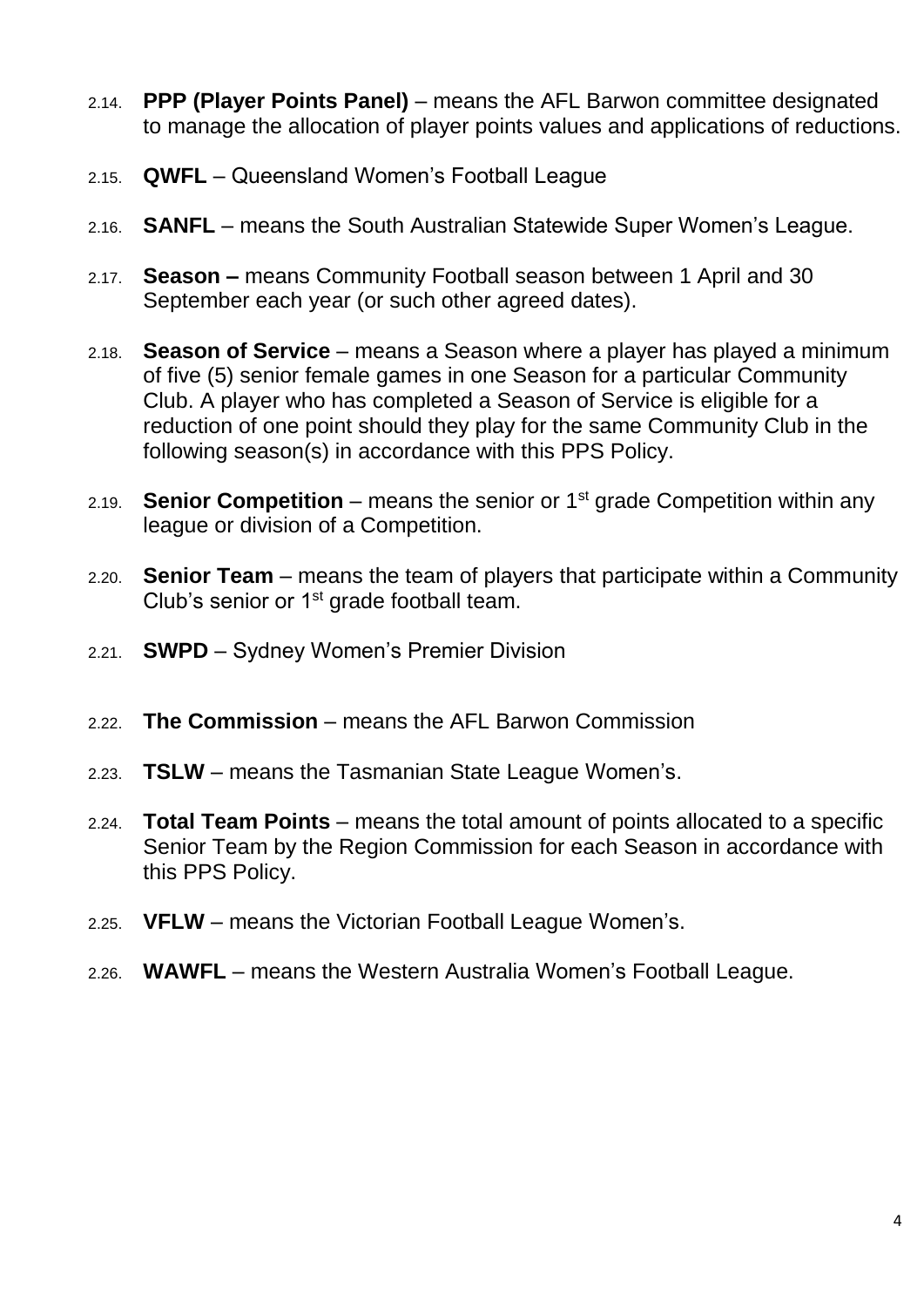# **Interpretation:**

### A reference to:

**"Aligned Junior Club"** is where seniors and juniors exist under the same constitution, or where there is a Memorandum of Understanding (MoU) in place between standalone senior and junior clubs that is approved by a Metropolitan League or Region Commission. To be considered an 'Aligned Junior Club' an MoU must be approved by the relevant Metropolitan League(s) and/or Region Commission(s) to ensure appropriate player pathways exist using the document detailed at Attachment 11.3 of this policy.

"**Transferred"** refers to the formal transfer authorised under the National Player Transfer Regulations.

**"Unique local conditions"** refers to the conditions, environment or circumstances which are unique to a Community Club or a region of Community Clubs which may give grounds for a reassessment of a Club's Total Team Points as determined by the Region Commission.

**Victorian affiliated Community Club** means a Community Club affiliated to a Victorian based Metropolitan League or Region Commission by way of an authorised licence or affiliation agreement.

# **3. AFL Barwon Commission Responsibilities**

# **Total Team Points**

- 3.1. Determine the maximum permitted Total Team Points that may be allocated to any individual club for the ensuing season.
- 3.2. Determine the Total Team Points allocation per Senior Team for the ensuing season.
- 3.3. will consider all applications from Community Clubs for the allocation of additional Total Team Points in accordance with AFL Barwon Local PPS By Laws.
- 3.4. may allocate additional points or apply deductions to Total Team Points to specific Community Clubs in accordance with the AFL Barwon Local PPS By Laws to manage unique local conditions and meet the needs of local Community Clubs and the relevant senior Competitions.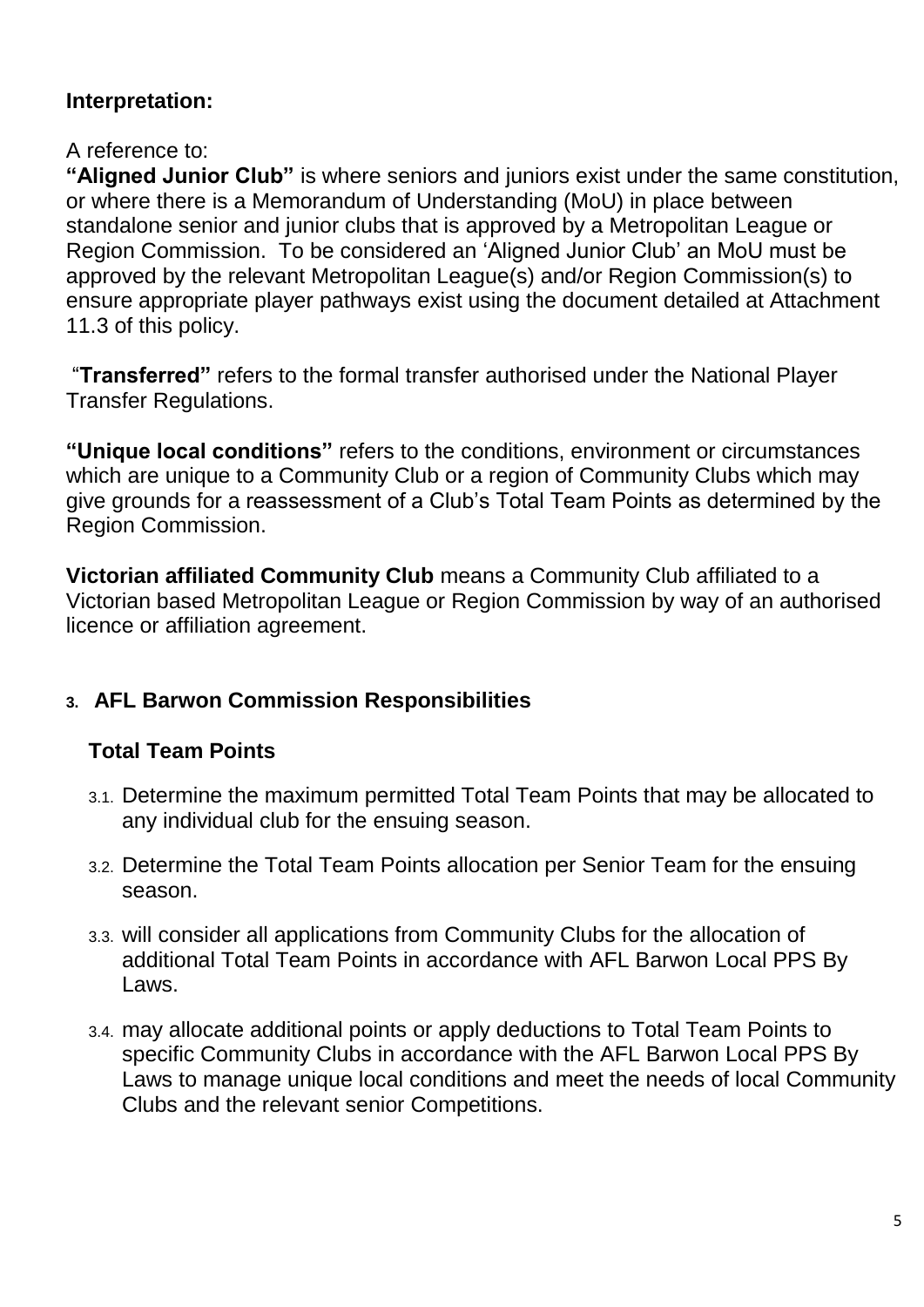### **Player Points Allocation**

- 3.5. will liaise with Community Club's to ensure Player Point Allocations are entered via the Footyweb System prior to any player's first Senior Home and Away Match of each Season and will review the Player Point Allocations entered by the Community Club.
- 3.6. as part of the Player Point Allocation process, The Commission may provide the opportunity for Clubs to seek a reassessment of any player's Player Point Allocation. Any reassessment against a Player Point Allocation should be made in accordance with the AFL Barwon Local PPS By Laws.
- 3.7. once the process in clauses 3.4 and 3.5 has been undertaken, any player's Player Point Allocation will be fixed for that Season.

### **4. Affiliated Club Responsibilities**

Each affiliate Community Club:

- 4.1. will determine each player's Player Points Allocation for its Senior Team. This determination may include any additions or deductions applicable to each player in accordance with this PPS Policy. See appendices 11.1 and 11.2 for applicable PPS table and flow chart to assist in this process.
- 4.2. will enter Player Points Allocations into each relevant player's membership details using the Footyweb System prior to the relevant Community Club's First Home and Away Match of each Season, or a player's first Senior Home and Away Match of each Season
- 4.3. acknowledges that if a Community Club does not follow this procedure and decides to play a player in a match in a Senior Competition, who has not had their Player Points Allocation reviewed and entered into the Footy Web System, that Club will bear the risk of any subsequent enforcement penalty as determined by The Commission in accordance with this PPS Policy.
	- 4.4. will ensure that on match days the Senior Team does not exceed that Club's Total Team Points. For the avoidance of doubt, Community Clubs may recruit above their allocated points in any given Season but must comply with the Total Team Points allocation on match days.
	- 4.5. may make an application to the AFL Barwon Commission for the allocation of additional Total Team Points in accordance with the AFL Barwon Local PPS By Laws (i.e. for unique local circumstances).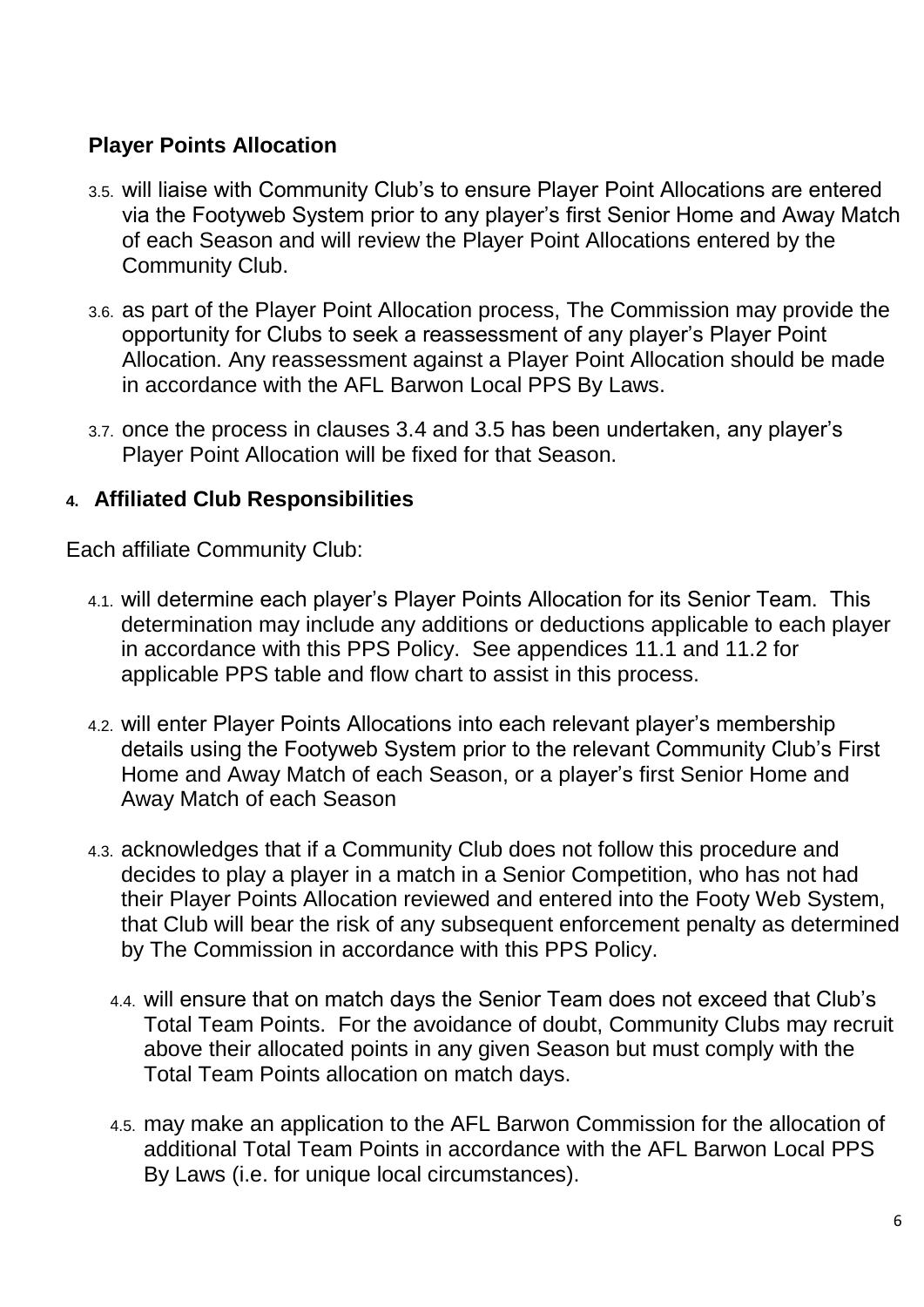### **5. Player Points Categories**

- 5.1. A player's Category and the subsequent Player Points Allocation will be determined by that player's playing history and achievements and is structured in a way to promote player retention and loyalty.
- 5.2. Each player expected to play in the Senior Team of a Community Club will be allocated a Category and a Player Points Allocation as follows:
	- 5.2.1. Category 1 Home Player 1 Point
		- a) Player who has played 40 or more games over a minimum of 3 seasons at the aligned junior club up to and including U18 Competition; or
		- b) Player who has played a minimum of 5 games in each of any 5 consecutive seasons for the club or the aligned junior club up to and including Under 18's or
		- c) A player who has played only at that Community Club or an aligned junior club, and for no other Community Club; or
		- d) A player who has not played Competitive Football in the previous 36 months.

NOTE: Under the Category 1 definition, a player may be categorised as a 'home player' at more than one Community Club.

- 5.3. If a player does not meet the Category 1 'home player' eligibility above, their points Category will be assessed based on the highest playing level achieved prior to the player joining the current club in the following Categories:
	- 5.3.1. Category 5 AFLW Player 6 Points Player who has played a minimum of one AFLW game in any of the current or previous three (3) Seasons.
	- 5.3.2. Category 4 State League 5 Points Played at least 5 senior games of VFLW, SANFL, WAWFL, QWFL, TSLW, SWPD, CWD or NTWFL in

any of the current or previous 3 seasons.

Note: Games played at State League Level prior to 2017 will not be included under this Category.

For example a player *would not qualify* in this category for the 2019 Season if that player has played as follows in the previous three (3) Seasons:

Season 2018 – 4 games Season 2017 – 3 games Season 2016 – 2 games

However, a player *would* qualify in this category for the 2019 Season if that player had played as follows in the previous three (3) Seasons: Season 2018 – 0 games Season 2017 – 6 games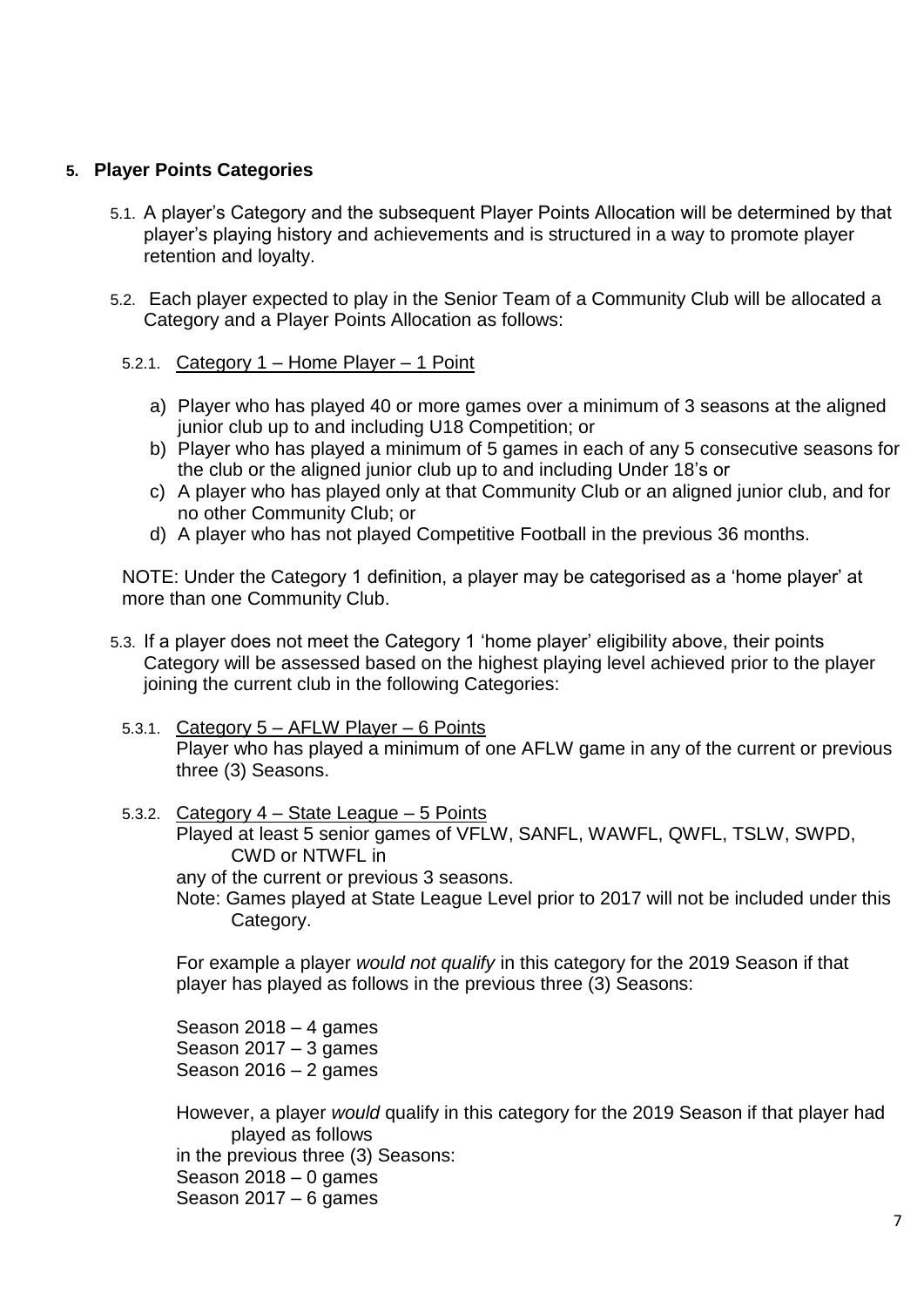Season  $2016 - 2$  games; or

Season 2018 – 5 games Season 2017 – 0 games Season  $2016 - 0$  games.

NOTE: where a Category refers to "a minimum of 5 games in any of the previous 3 Seasons", the above calculation example will apply.

- 5.3.3. Category 3 Under 18 Girls Talent Pathway Competition and Premium Community Player – 4 Points
	- a) Talent Pathway player who has played a minimum 5 Talent Pathway Cup games in any of the current or previous three (3) Seasons; or
	- b) Premium Community player who has achieved a club senior best and fairest top 5 finish, in senior Competitions only, in the previous Season.
- 5.3.4. Category 2 Senior Community Player and Transferred Junior Player 3 Points
	- a) Senior Community player who has played 5 senior games in total, over the current and previous three (3) Seasons at community football level. This also includes:
	- b) Transferred Junior a player who was recruited from an U18's (or younger) Competition and who does not meet Category 1 eligibility.
- 5.4. A Community Club that has a player that does not meet any of the above player Categories will need to apply to their affiliate Player Points Panel and Region Commission to determine the appropriate Player Points Allocation. In determining the Player Points Allocation, the Region Commission will have regard to all relevant factors so as not to unreasonably restrict the player's movement between Community Clubs or a player's opportunity to play football at a Club of his choice.
- 5.5. For the purposes of a Player Points Allocation, a playing coach or playing assistant coach is classified as a player and will be assessed under the above Categories.
- 5.6. A player playing on an Interchange Agreement as detailed at clause 3.9 of the National Player Transfer Regulations (i.e. a permit player) will be assessed on the same basis as transferred players.

### **6. Additional player point allocations:**

- 6.1. If a player transfers to a Community Club and will be competing against their immediate former Community Club, an additional one-point penalty will apply.
- 6.2. Subject to prior approval by the PPP subcommittee, the Region Commission may apply an additional two points (instead of one point under clause 6.1) as required by the unique local conditions in order to meet an objective of this PPS Policy. This two-point addition is a discretionary rule and it is the responsibility of the Region Commission to communicate to its affiliate Clubs if implemented. For the avoidance of doubt, the one-point addition is not discretionary.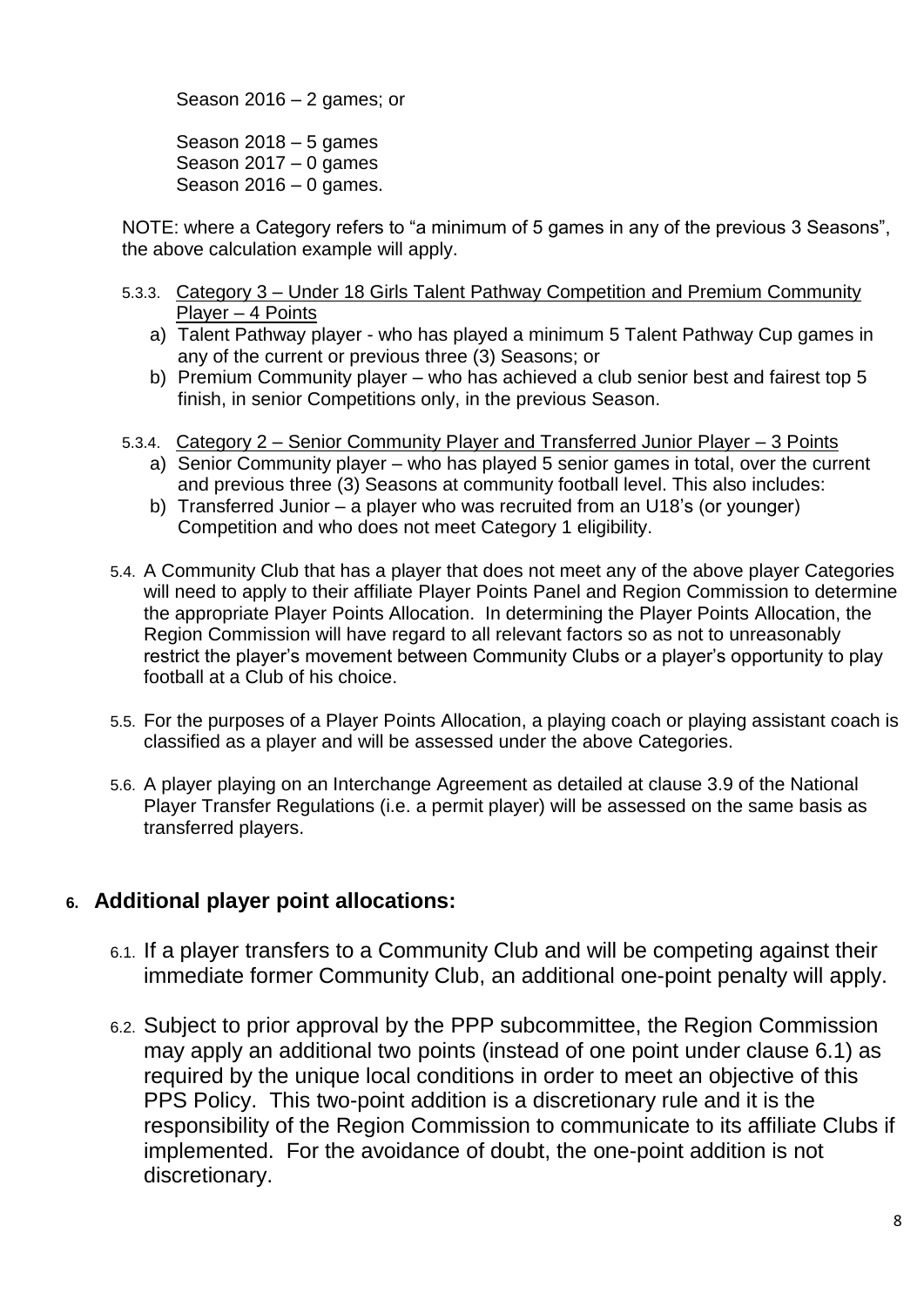6.3. Where a player has registered at three (3) or more different Community Clubs in three (3) seasons, one additional point will be applied to that player's Player Points Allocation. In determining the 3 season's timeframe, clubs shall assess the current or upcoming season as the first season along with the previous two (2) seasons, as detailed in the example below.

Club A – 2019 season Club B – 2018 season Club C – 2017 season

For the avoidance of doubt, player movements under a permit arrangement e.g. to a State League, Talent Pathways Girls, NTFL club or under local interchange agreements, where their home club is classified as a Victorian affiliated Community Club, will not be penalised under this clause.

6.4. A Community Club may make an application for a re-assessment under clause 7.3 to the PPP in relation to a player's additional point allocation.

### **7. Deductions and Amendments to player points allocation:**

- 7.1. Once a player's Player Points Allocation has been determined, a reduction of one point will apply for each 'Season of Service' to that player's Community Club (minimum 5 senior or reserves games per Season), even if not in consecutive years, until the player reaches not less than 1 point. (This is the minimum number of points a player can have). For the avoidance of doubt, if a player is eligible for underage football at his Club, they must play 5 senior games to meet the criteria for a Season of Service point reduction.
- 7.2. Where a player qualifies in more than one Category based on their playing history in the current Season or any of the previous 3 Seasons, the Category with the highest points will apply, hence the use of the flow chart in appendix 2 (Category 1 - Home Players are excluded).
- 7.3. The PPP may, acting reasonably, reassess an individual player's Player Points Allocation where it is deemed inappropriate based on playing history and circumstances. In addition, Community Clubs may make an application in accordance with the Local PPS By Laws detailing relevant evidence regarding the reassessment of a player to the PPP.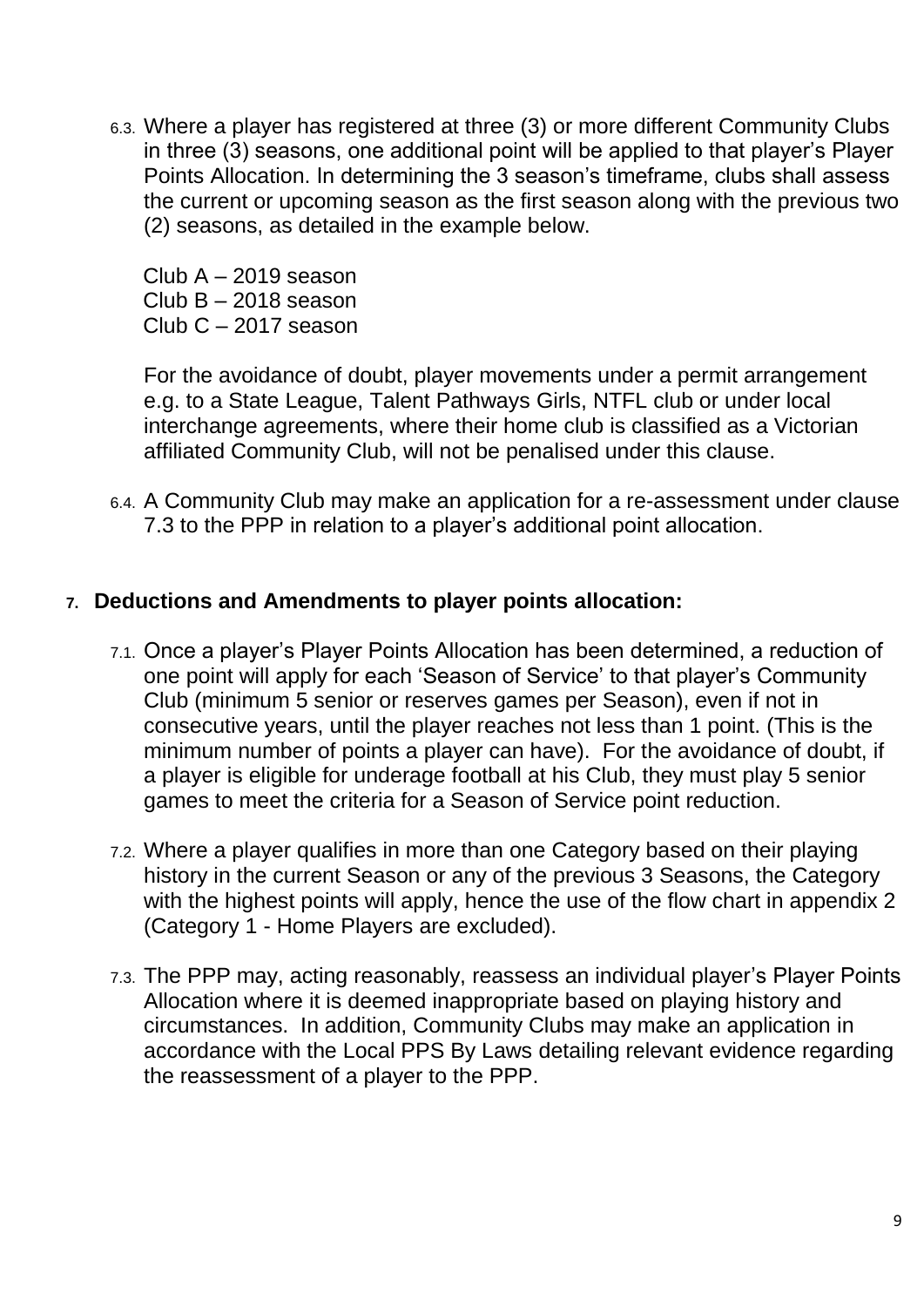### **8. Total Team Points**

- 8.1. The Commission will undertake their own process of Total Team Points allocations and will be responsible for determining Total Team Points for their affiliate Senior Competitions and Clubs. Any alterations to a Community Club's Total Team Points cap for any other reason must be prior approved by the PPP subcommittee.
- 8.2. For each match, a Club must ensure that the Total Team Points allocation is calculated based on the maximum number of players allowed to participate in a match for that Competition and this should be consistent for each match within a Season, within each Competition. For example, if the maximum number of players on match days for the Competition is 22 players, a Club cannot submit a team list of 21 players to meet the Total Team Points cap. For the avoidance of doubt, a Club must list the maximum number of players allowed on its team sheet in calculating its Total Team Points.
- 8.3. For exceptional circumstances (i.e. not having enough players to field a full Senior Team) 2 points will be added for each player under the limit. (ie if 18 players are listed, and the maximum number of players is 22, then 8 points will be added to the total of allocated points for the 18 listed players.) Required procedures for these circumstances will be advised by AFL Barwon.

# **9. Enforcement**

- 9.1. The Player Points Allocations will be managed via the Footyweb System, if correct procedure is applied, with Players Points Allocation entered into the system prior to the start of the Season, it is envisaged there will be minimal issues in the management of the Player Points Allocations. Errors are less likely, given that Footyweb will not permit a club to complete a Senior Team into an electronic team sheet that has a combined Total Team Points allocation of more than that Club's permitted point's cap.
- 9.2. Should any Club make a false or incorrect declaration regarding Player Points Allocations, the Club may be penalised by the Commission as outlined below.
- 9.3. Penalties may include (without limitation):
	- (a) Club fines
	- (b) Relegation (when in a divisional competition)
	- (c) Loss of premiership points current season and in the future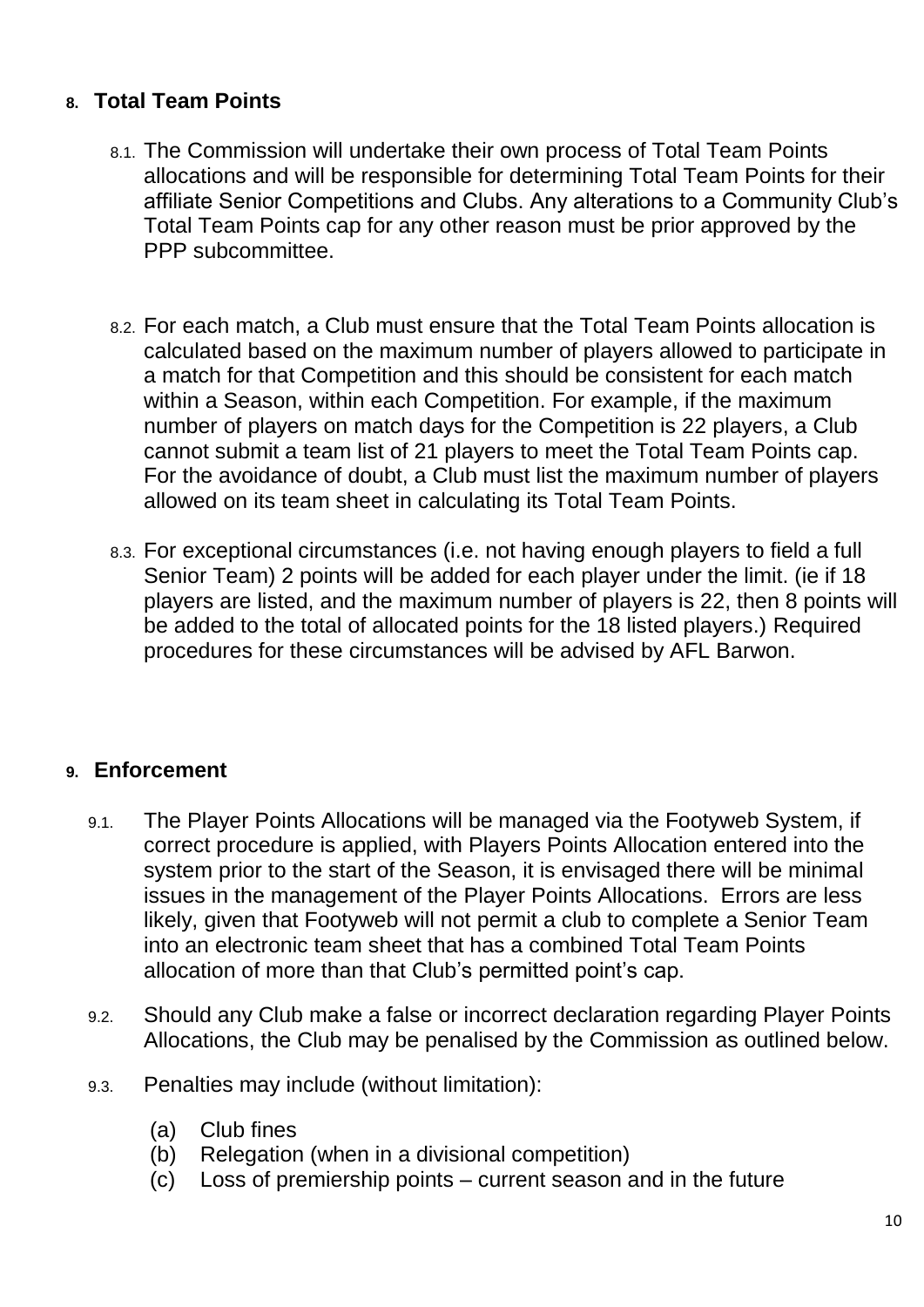- (d) Suspension from finals current season and in the future
- (e) Player / Official suspensions for those players/ officials that knowingly provide false information to the Club;
- (f) Any other penalty determined by the Commission.

In applying any enforcements provisions in relation to any breach of the PPS Policy, The Commission shall take into consideration whether the breach was assessed as:

- Unintentional where a club had not been provided with accurate information.
- Interpretive where a club had applied the policy in a manner than was the policy was not intended.
- Intentional where a clear breach had occurred with little or no regard to the requirements of the policy.

### **10. Appeal and Review**

- 10.1. Where a Community Club is of the view that a player's Player Points Allocation is deemed inappropriate under this PPS Policy following a reassessment conducted by the PPP, an appeal against that Player Points Allocation must be submitted to The Commission in accordance with the Local PPS By Laws.
- 10.2. Where a Club is of the view that its own Total Team Points is deemed inappropriate following a reassessment by the PPP, an appeal against that Player Points Allocation must be submitted to The Commission in accordance with the Local PPS By Laws.
- 10.3. The PPP will review the PPS Policy and Local By Laws throughout each Season.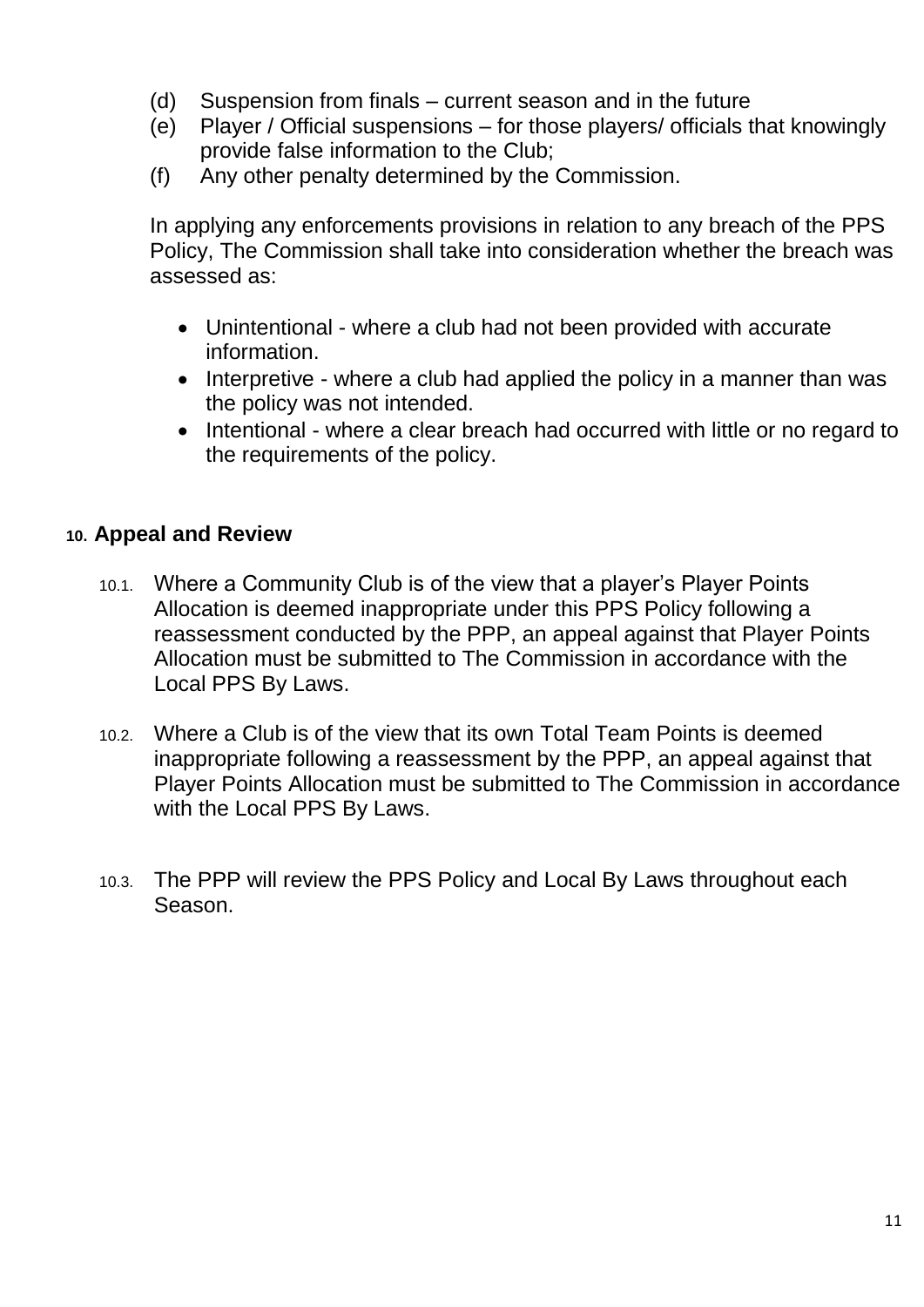#### **11. Appendices**

#### 11.1. Player Points Categories Tables

| <b>PLAYER POINTS SYSTEM - CATAGORIES AND DEFINITIONS</b> |          |                                 |                                                                                                                                                               |  |
|----------------------------------------------------------|----------|---------------------------------|---------------------------------------------------------------------------------------------------------------------------------------------------------------|--|
| Category 5                                               | 6 points | <b>AFLW Player</b>              | Played at least 1 AFLW game in any of the current or<br>previous 3 seasons.                                                                                   |  |
| Category 4                                               | 5 points | State League (post 2016)        | Played at least 5 senior games of VFLW, SANFL,<br>WAWFL, QWFL, TSLW, SWPD, CWD or NTWFL in<br>any of the current or previous 3 seasons.                       |  |
| Category 3                                               | 4 points | <b>Talent Pathway Girls</b>     | Played at least 5 Talent Pathway Girls games in any<br>of the current or previous 3 seasons.                                                                  |  |
|                                                          |          | <b>Premium Community Player</b> | Achieved top 5 finish in club Senior B&F in the<br>previous season.                                                                                           |  |
| Category 2                                               | 3 points | <b>Community Player</b>         | Played 5 senior games in any of the previous 3<br>seasons.                                                                                                    |  |
|                                                          |          | <b>Transferred Junior</b>       | Player recruited from an U18's or younger<br>competition and does not meet the Category 1 home<br>club definition.                                            |  |
| Category 1                                               | 1 point  | Home Player                     | Played 40 or more games over a minimum 3 seasons<br>at that club or aligned junior club up to and including<br>U18 competitions.                              |  |
|                                                          |          |                                 | Player who has played a minimum of 5 games in<br>each of the 5 consecutive seasons for the club or the<br>aligned junior club up to and including Under 18's. |  |
|                                                          |          |                                 | Player who has only played at that club or aligned<br>junior club.                                                                                            |  |
|                                                          |          |                                 | Player who hasn't played Competitive football in the<br>previous 36 months.                                                                                   |  |

Note: For any player that does not meet any of the above categories will need to apply to the PPP who will determine the appropriate categories and points

| Additional<br>Penalty<br><b>Player Points</b>                                                                                       | Additional 1 point | If transferring from another community club and will be competing against their<br>immediate former club                                                                                                                                                                                            |  |  |
|-------------------------------------------------------------------------------------------------------------------------------------|--------------------|-----------------------------------------------------------------------------------------------------------------------------------------------------------------------------------------------------------------------------------------------------------------------------------------------------|--|--|
|                                                                                                                                     | Additional 1 point | If registered at three (3) or more different Community Clubs in the current or<br>previous two (2) seasons. Does not include players moving on permit (eg:<br>VFLW, TAC Cup Girls, SANFL, WAWFL, QWFL, TSLW, SWPD, CWD or<br>NTWFL or Local Interchange Agreement)                                  |  |  |
| l Deductions<br>for Player<br>Points                                                                                                | Deduct 1 point     | For each season of service to the club (minimum 5 senior games<br>per season), even if not in consecutive years, until the player reaches 1 point<br>Note: if the player is eligible for underage football at that club, it must play 5<br>senior games to meet the criteria for a year of service. |  |  |
| Note: The PPP may reassess an individual players points classification where it is deemed inappropriate based on playing<br>history |                    |                                                                                                                                                                                                                                                                                                     |  |  |
| hlota: Where a player qualifies in more than ano octogeny begad on their playing biotony in the provious 3 second the               |                    |                                                                                                                                                                                                                                                                                                     |  |  |

Note: Where a player qualifies in more than one category based on their playing history in the previous 3 seasons, the category with the highest points will apply, hence the use of the flow chart. (Home players are excluded).